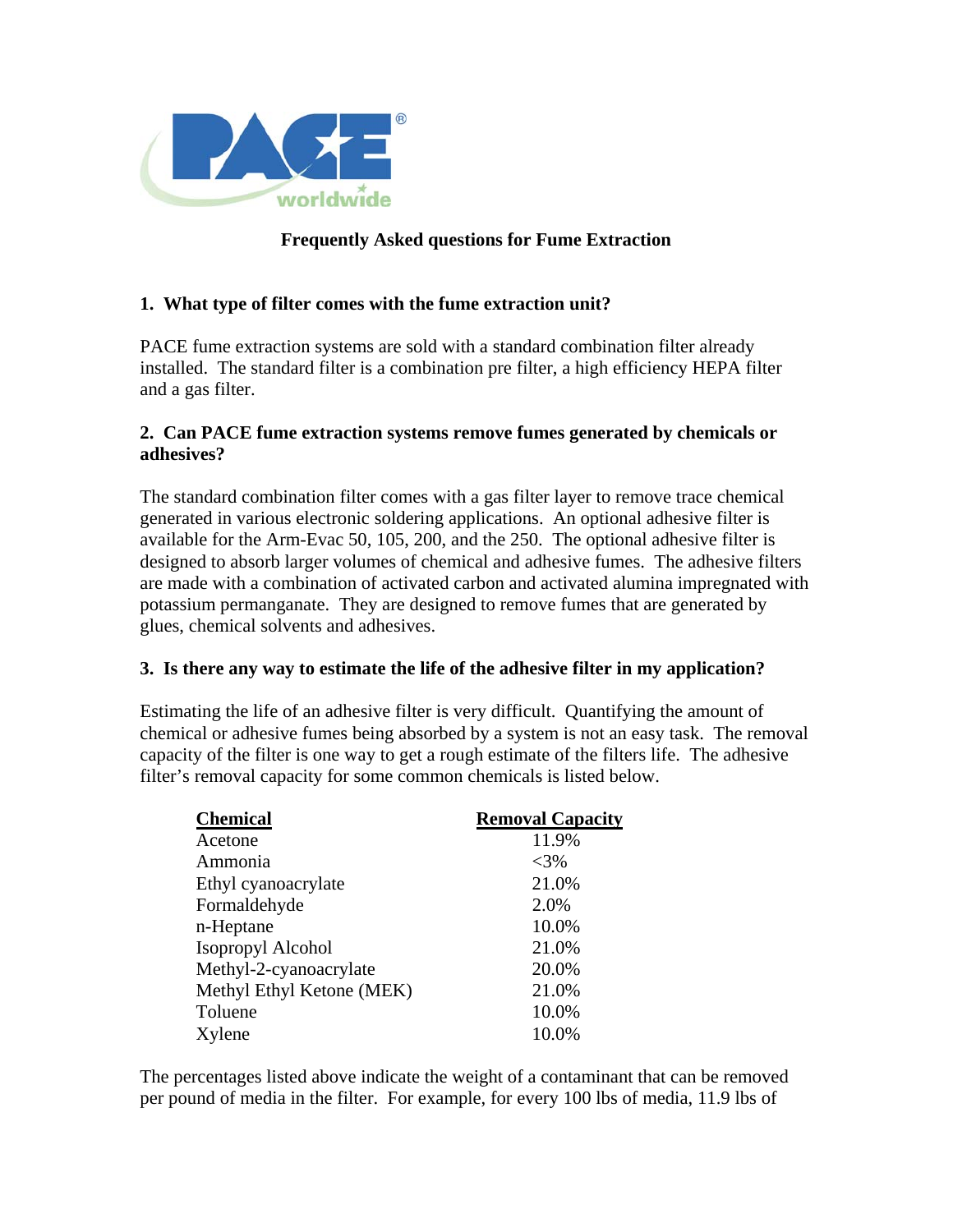acetone can be absorbed. There is approximately seven pounds of media in the adhesive filter for the Arm-Evac 105, 200, and 250.

If you have a fume removal application that involves a chemical not listed above please contact a PACE technical service representative for the removal capacities for your application.

## **4. Can PACE fume extraction systems be used in a cleanroom environment?**

A cleanroom filter is available for the Arm-Evac 105, 200, and 250 systems. This filter is ideal for fine particulate and gas removal in designated cleanroom environments.

## **5. Are the accessories for these systems static safe?**

PACE offers a wide variety of accessory options with the Arm-Evac fume extraction systems. The majority of these accessories are ESD safe. Static safe accessory options include metal flex arms, articulated arms, plenums, scoops and suction hoods.

## **6. How do I know when to change the standard combination filter in my Arm-Evac 200/250 system?**

The life of the combination filter can be correlated to the number of rolls of solder that are used with the fume extraction system. Typically the combination filter will last up to 12 – 15, one-pound rolls of solder that are used with the system. The variation is due to the fact that soldering occurs at varying temperatures. At higher soldering temperatures more fumes are produced, thus shortening the life of the filter. The filters typically last from three to twelve months.

## **7. Is there any way to extend the life of my filter?**

The pre-filters should be changed out every one to three weeks. Doing this, will help extend the life of the main filter. The Arm-Evac 105, 200, and 250 has an optional extended life filter that can extend the life of your filter up to four times longer than the standard combo filter. The extended life pre-filter is made of a cotton/polyprop fiber with an extended wire mesh and has a surface area of 1.25 square feet. The extended life pre-filter must be used with the extended life filter.

## **8. Are benchtop fume exhausters available?**

PACE offers three benchtop fume exhausters. The FX 50 is an affordable benchtop exhauster that draws harmful fumes through an activated carbon impregnated foam filter. The Turbo Exhauster is a heavy-duty benchtop exhauster with a larger fume capture area. The Turbo Exhauster also uses an activated carbon impregnated foam filter. The Arm-Evac 50 is a unique, portable, cost effective, bench-top fume extractor that provides a wide area fume extraction or highly efficient source capture at two points (using the optional arm attachment).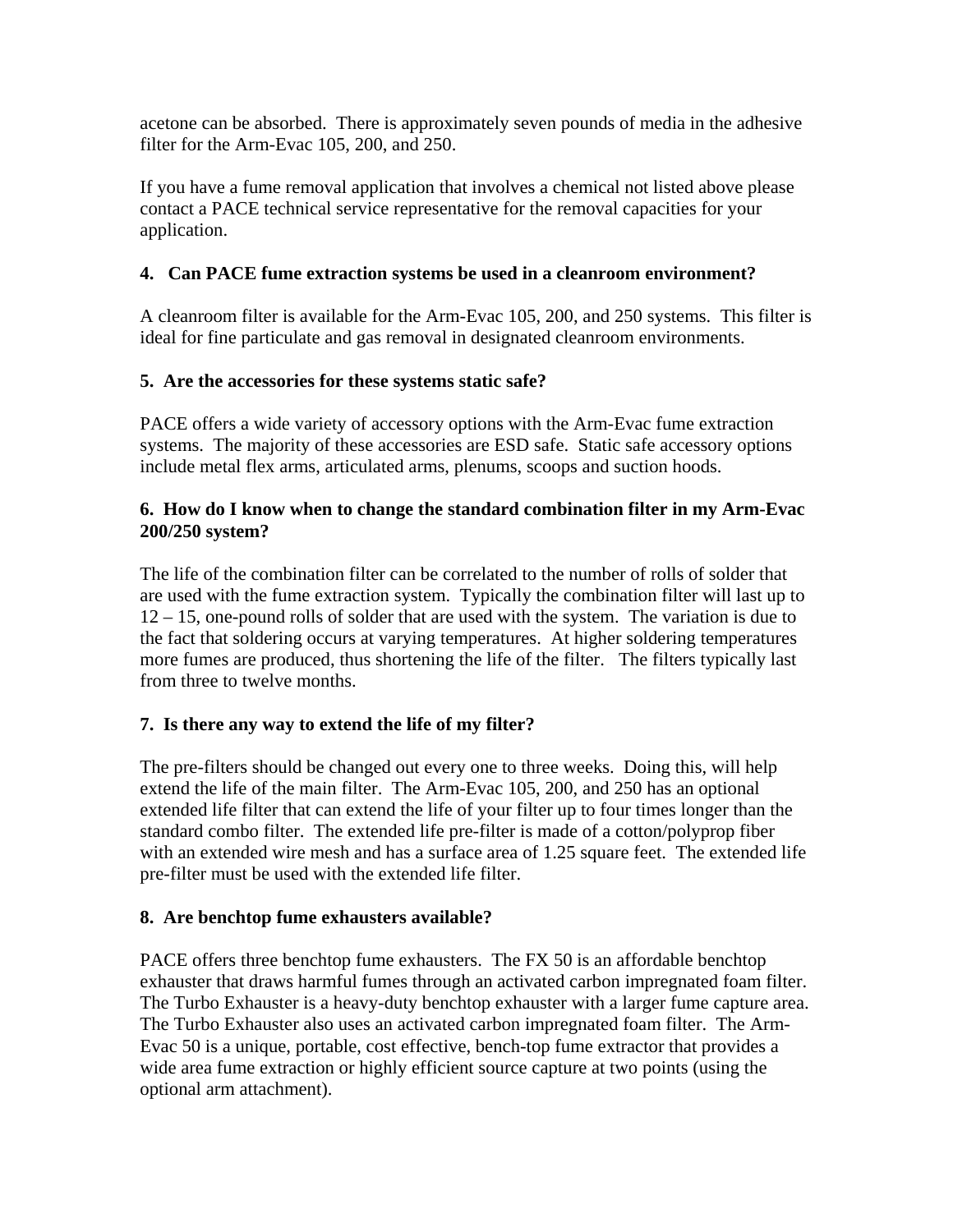## **9. If I have multiple stations can I turn off the airflow to a single station when fume extraction is not needed?**

The airflow to an individual station can be controlled depending on which PACE accessory arms are being used with the system. The 2-inch metal flex arms and the articulated arms come with an adjustable airflow controller that allows an operator to turn off the airflow to a single station. An airflow controller does not come standard with 1.75-inch metal flex arm, but can be added on as an option.

Being able to turn off the airflow to an individual station when it is not in use will improve the overall airflow performance of the remaining stations.

## **10. Why do fumes generated in electronic soldering operations need to be extracted?**

One of the dangers in electronic assembly is exposure to solder flux fumes. When heated, flux produces airborne pollutants which pose a potential health hazard to workers. The hazards that are produced by heating flux include formaldehyde, hydrochloric acid, benzene, toluene, styrene, phenol, chlorophenol and isopropyl alcohol.

In addition to the gaseous components of heated flux, a significant amount of particulates are created ranging in size from 0.01 micron to 1.0 micron. Flux fumes closely parallel the particle inhalation range of tobacco smoke. These microscopic particles are readily inhalable and can easily reach the lower respiratory system. These inhaled particles tend to be retained for long periods of time in the lower respiratory tract, promoting adverse chronic pulmonary conditions.

## **11. Does PACE sell tip extraction systems?**

PACE currently has two tip extraction systems for use with up to 60 soldering irons. The two systems offer an easy to install solution for harmful fumes generated by electronic soldering.

## **12. What is the expected motor life for the fume extraction systems?**

All PACE fume extraction systems are equipped with heavy-duty brushless motors that are specified to last for 20,000 hours. If the systems are turned on for eight hours a day, five days a week the motor will last up to ten years.

## **13. Can I add more than one fume extraction arm per inlet port?**

You can connect two arms to one port by using part number 8882-0692. The kit contains an 8' section of 3" diameter flex hose, a 3' section of 3" diameter flex hose with a 3-2" reducer, and a "Y" connector. If the arm requires a 3" diameter hose, the adapter can be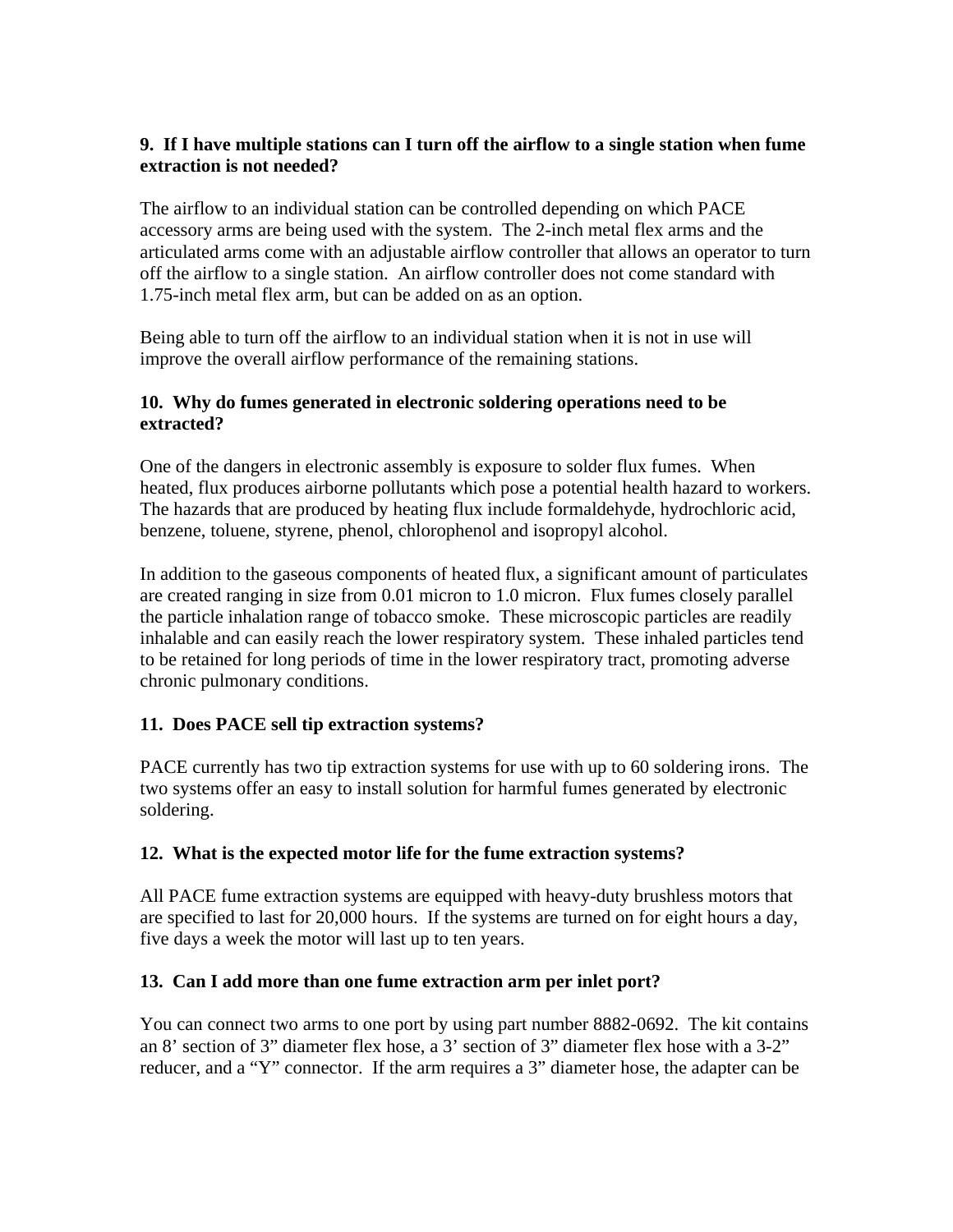removed to facilitate the installation. Be sure to check the unit specifications so as to not exceed the total number of arms and the maximum ducting length.

## **14. Can the fume extraction systems such as the Arm-Evac 200 and 250 be used if resting on its side?**

The fume extraction systems are to be operated in the upright position only. They rely on gravity for proper internal sealing of the filter.

## **15. What is the shelf life of the fume extraction filters?**

Generally, if the filter remains as received from PACE (i.e. in a sealed bag), it should keep for approx 2 years. The filter does contain organic compounds that will start to degrade and lose its effectiveness.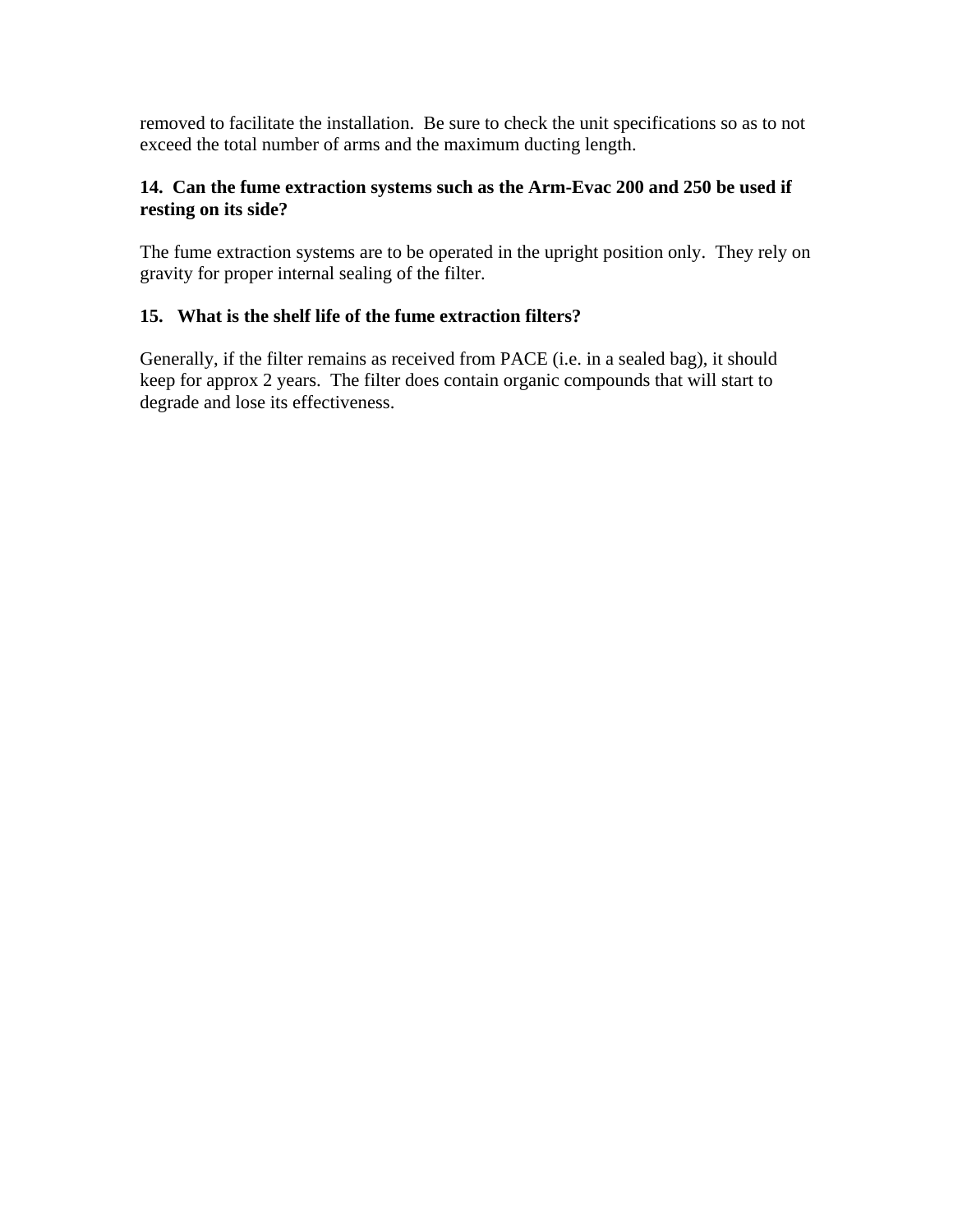#### **Fume Extraction Filter Descriptions**

| <b>System</b>          | <b>Filter P/N</b>                     | <b>Filter</b>                      | <b>Size</b>                             | <b>Media/Weight</b>                                                                                                                                                                                                                   |             | Efficiency Rating Arrestance Rating EU Rating |                  |
|------------------------|---------------------------------------|------------------------------------|-----------------------------------------|---------------------------------------------------------------------------------------------------------------------------------------------------------------------------------------------------------------------------------------|-------------|-----------------------------------------------|------------------|
|                        |                                       |                                    |                                         |                                                                                                                                                                                                                                       |             |                                               |                  |
| <b>FX 50</b>           | 8883-0200-P5                          | <b>Economy Filter</b>              | 130mm x 130mm x 8mm                     | Activated Carbon impregnated foam                                                                                                                                                                                                     |             |                                               |                  |
|                        |                                       |                                    |                                         |                                                                                                                                                                                                                                       |             |                                               |                  |
| Arm-Evac 50            | 8883-0125-P5                          | Pre-Filter                         | 178mm x 178mm x 4mm                     | Electrostatically charged synthetic<br>fibre. Weight 150g per sq metre.<br>Thickness approx 5mm                                                                                                                                       |             | 90%                                           | EU4              |
|                        | 8883-0300-P5                          | <b>Economy Filter</b>              | 178mm x 178mm x 43mm                    |                                                                                                                                                                                                                                       |             |                                               |                  |
|                        | 8883-0280                             | <b>General Purpose</b><br>Filter   | 178mm x 178mm x 43mm                    | Glass paper with carbon<br>impregnated foam (as FX50). Media<br>per filter approx 0.5 sq metre                                                                                                                                        | 85% ASHRAE  |                                               | EU8              |
|                        | 8883-0290                             | <b>Cleanroom Filter</b>            | 178mm x 178mm x 43mm                    | Glass paper with carbon<br>impregnated foam (as FX50). Media<br>per filter approx 0.5 sq metre                                                                                                                                        | 99.997%     |                                               | <b>EU13</b>      |
|                        | 8883-0295                             | <b>Adhesive Filter</b>             | 178mm x 178mm x 43mm                    | 0.4Kg of 207c Carbon, 20mm thick.<br>Total area 178mm sq.                                                                                                                                                                             |             |                                               |                  |
|                        |                                       |                                    |                                         |                                                                                                                                                                                                                                       |             |                                               |                  |
|                        | Arm-Evac 105 8883-0111-P5             | Pre-Filter                         | 255mm x 255mm x 20mm                    | Polyester                                                                                                                                                                                                                             | N/A         | 80-90%                                        | <b>EU3/4</b>     |
|                        | Arm-Evac 200 8883-0938-P10            | <b>High Capacity</b><br>Pre-Filter | 250mm x 250mm x 48mm                    | Woven Polyester                                                                                                                                                                                                                       | N/A         | 90%                                           | EU <sub>4</sub>  |
| Arm-Evac 250 8883-0871 |                                       | <b>Economy Filter</b>              | 254mm x 254mm x 187mm                   |                                                                                                                                                                                                                                       |             |                                               |                  |
|                        | 8883-0931                             | <b>General Purpose</b><br>Filter   | 254mm x 254mm x 187mm                   | Vitreous Borosilicate & gas filter<br>comprised of Potassium<br>Permaganate & Activated Carbon,<br>0.36kg Carbon based granuals & 40<br>g Aluminum Oxide in pelleted from<br>impregnated with 4% by weight<br>potassium permanganate. | 85% ASHRAE  | N/A                                           | EU8              |
|                        | 8883-0921                             |                                    | Clean Room Filter 254mm x 254mm x 187mm | Vitreous Borosilicate & Bonded<br>Carbon, 0.4 kg 207c coal based<br>Carbon in granuals.                                                                                                                                               | 99.997%     | N/A                                           | <b>EU 13</b>     |
|                        | 8883-0936                             | <b>High Capacity</b><br>Filter     | 254mm x 254mm x 187mm                   | Vitreous Borosilicate                                                                                                                                                                                                                 | 65% ASHRAE  | N/A                                           | EU <sub>6</sub>  |
|                        | 8883-0951                             | <b>Adhesive Filter</b>             | 254mm x 254mm x 187mm                   | 700g of Carbon and 400g of purafil.<br>Total weight 1.1kg.                                                                                                                                                                            |             |                                               |                  |
|                        |                                       |                                    |                                         |                                                                                                                                                                                                                                       |             |                                               |                  |
|                        | Arm-Evac 500 8883-0145-P10 Pre-Filter |                                    | 305mm x 305mm x 47mm                    | V Pleat Pre-Filter in cardboard panel                                                                                                                                                                                                 |             | 90%                                           | EU <sub>4</sub>  |
|                        | 8883-0955                             | <b>General Purpose</b><br>Filter   | 303mm x 303mm x 150mm                   | Vitreous Borosilicate, Mini Pleat in<br>MDF case                                                                                                                                                                                      | 90% ASHRAE  |                                               | EU8              |
|                        | 8883-0965                             |                                    | Clean Room Filter 303mm x 303mm x 150mm | Vitreous Borosilicate, Mini Pleat in<br>MDF case                                                                                                                                                                                      | 99.997% DOP |                                               | EU <sub>13</sub> |
|                        | 8883-0956                             | <b>Carbon Filter</b>               | 305mm x 305mm x 25mm                    | 207c Carbon in Aluminum Frame                                                                                                                                                                                                         |             |                                               |                  |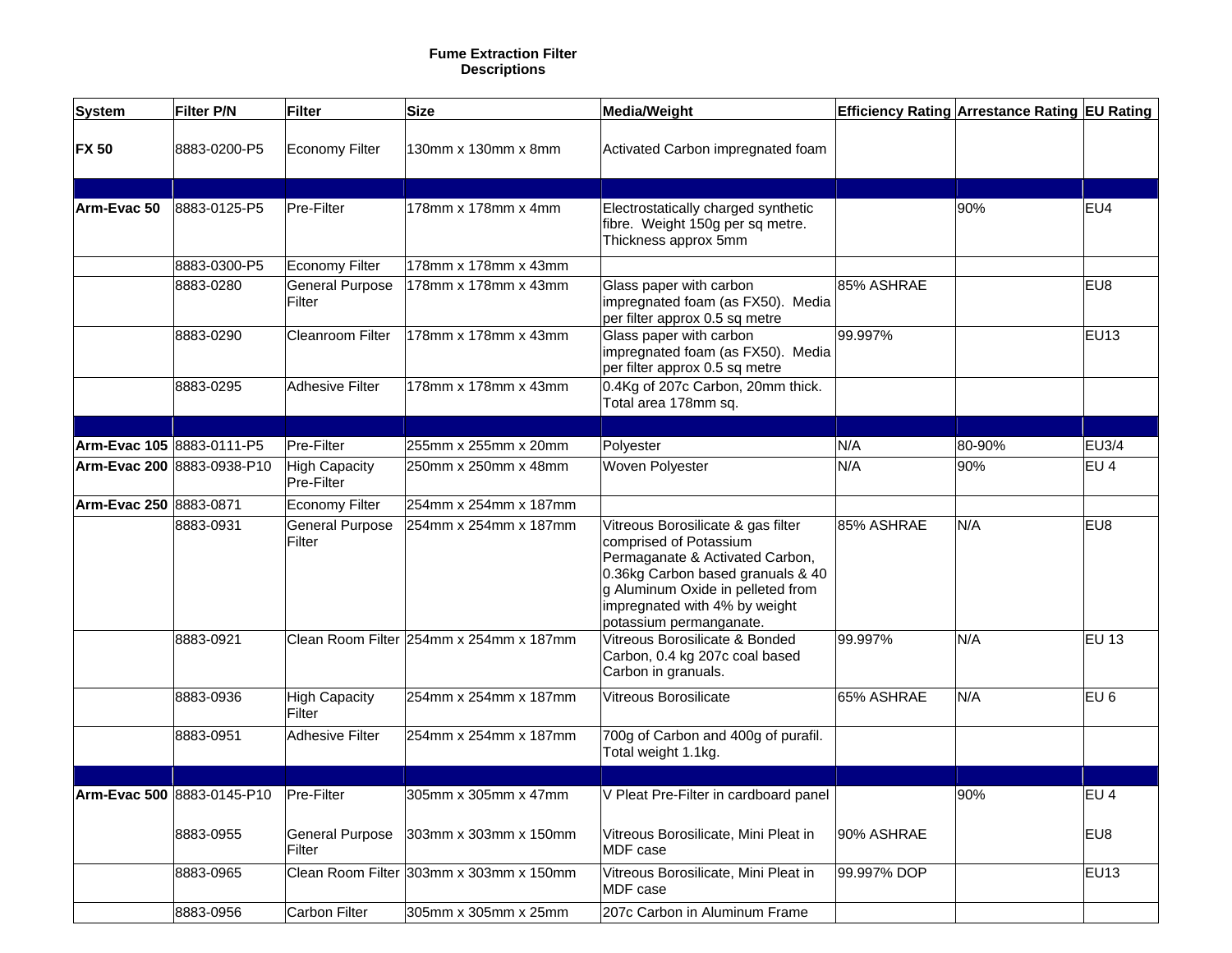

# PACE General Purpose Filter Applications P/N 8883-0931

Due to the size of the Gas filter portion of t he General Purpose Filter Cartridge PACE recommends that it be used in applications when the following substances are being used in small quantities or intermittently. Remember the largest portion of the HEPA / Gas filter cartridge is still the HEPA filter, which is intended for fine particulate filtration. Following are acceptable applications for the General Purpose Filter.

Acetaldehyde Acetic Acid Acetone Acetylene Acrolein Acrylonitrile Arsinc Benzene 1,3-Butadiene **Butane** Butyric Acid Carbon Disulfide Carbon tetra chloride Chloroform **Chloropicrin** Cresol **Cyanoacrylate Cyclohexane Cyclohexanoic** 1,1 Dichloromethane **Diethylamine** Dimethylamine Ethanol Ethyl acetate Ethyl acrylate **Ethylamine Ethylene** Ethylene oxide Formaldehyde (small quantities) Formic Acid Freon 11 Hydrazine Hydrocarbons (most)

Hydrogen Chloride Hydrogen Cyanide Hydrogen Sulfide Indole Isoprene Methanol Methyl acrylate Methyl chloride Methyl chloroform Methyl disulfide Methyl ethyl ketone (MEK) Methyl mercaptan Methyl sulfide Methyl vinyl ketone Methylamine Methylene chloride Nitric oxide (NO not Nitrous Oxide  $N_2$ 0) **Nitrobenzene** Ozone Phenol **Phosgene** Phosphine Pyridine Silane **Skatole Styrene** Sulphur dioxide Sulphuric acid Sulphur trioxide **Toluene Trichloroethylene** VOC's Xylene